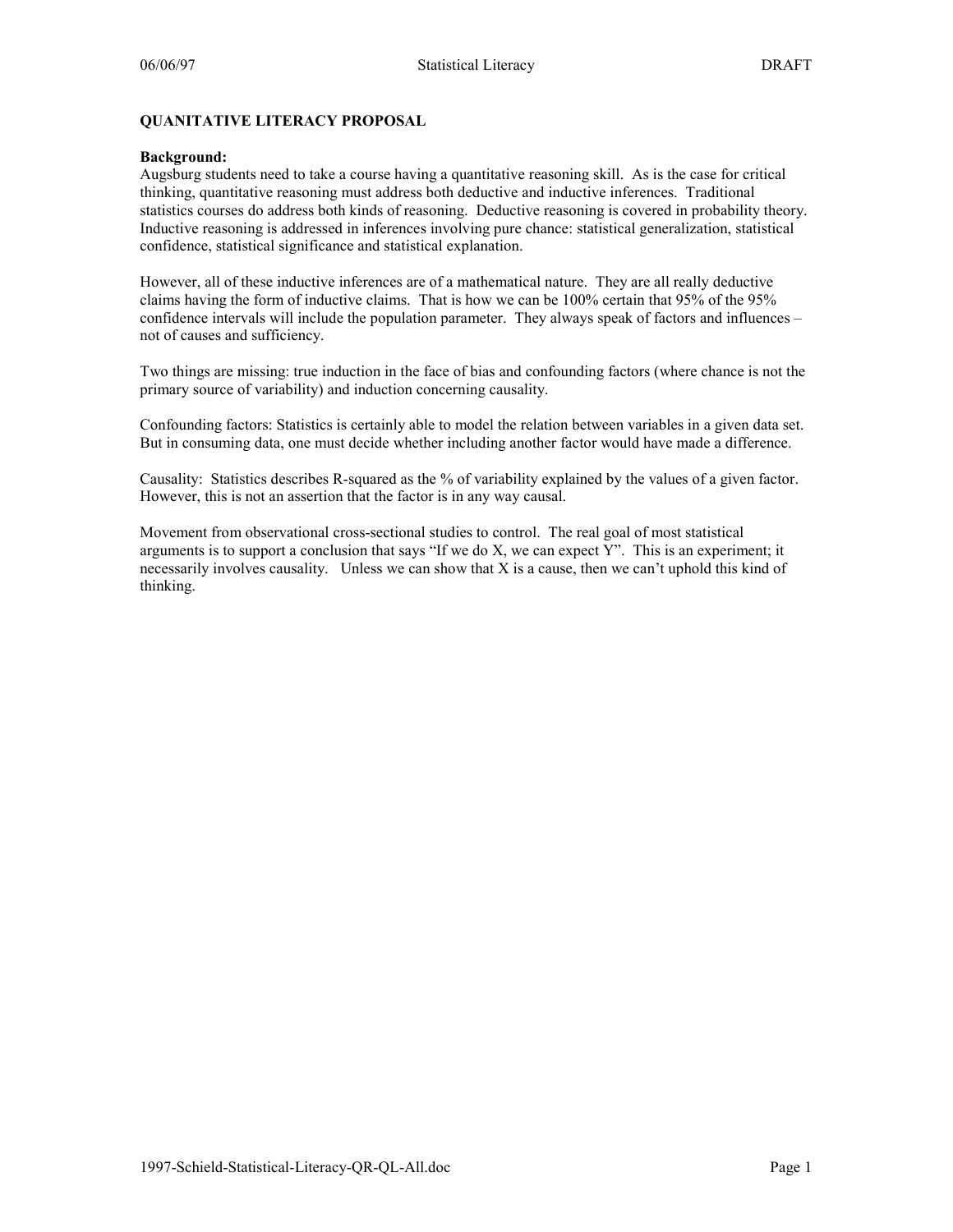# **Statistical Literacy, Quantitative Reasoning and Quantitative Literacy. Milo Schield Augsburg College, 2211 Riverside Avenue, Minneapolis, MN 55454**

# **BACKGROUND:**

At the K-12 level, the NCTM has issued curriculum standards to develop mathematically literate citizens. To help mathematics teachers in the middle and high school grade levels, the ASA has initiated annual Quantitative Literacy workshops. At the college and university level, the CUPM has made four recommendations concerning quantitative literacy. See Appendix I.

At the college level, the focus is sometimes referenced as quantitative reasoning. See Appendix III.

### **ESSAY:**

There is a fundamental ambiguity in the basic terms used in specifying these goals. The terms 'quantitative literacy' and 'quantitative reasoning' are not defined in terms of essentials. They are indicated in terms of operational aspects such as "appreciation" or "awareness". Even when they specify "skills" or "concepts", they are circular; they refer back to "quantitative reasoning" and "numerical arguments".

The ambiguity is most in evidenced in the terms "problem solving" and "quantitative reasoning". Problems can be either ways of practicing a given method (the particular problems are incidental) or problem solving can be the central activity (the methods used are relatively incidental). Reasoning can be either creative (formulate a relationship or hypothesis) or critical (validate or support that thesis). Generally, the former is termed inductive and the latter deductive. But this effectively overlooks the support for an inductive argument and makes deductive argumentation the ideal – which it is in all of mathematics except for some parts of statistics.

What students desperately need in college are tools and techniques for identifying disputable claims, for identifying arguments supporting these claims and for assessing the strengths and weaknesses of these arguments. Students need the most help in dealing with those claims and arguments involving numerical summaries of data. Students are so accustomed to treating numbers as facts that they have trouble envisioning numerical claims as being disputable. And since mathematicians typically focus on deductive arguments, they are seldom disposed to help students reason with inductive arguments (aside from those involving mathematical induction).

The one part of mathematics that has always focused on inductive argumentation is statistics. Here we find the movement from particular (sample) to universal (population). Here we find terms reflecting uncertainty: probability, confidence and error. If students are to learn how to reason inductively with numerical summaries of data, they must study statistics. But they have no general need to understand the aspects dealing with chance. That is a more specialized need. Their general need is on when to look for a confounding factor or bias in making a prediction or in explaining an observed relationship. They need practice in seeing that a mathematical relationship is ambiguous. For example, suppose home price  $=$  \$50K plus \$40k per bathroom. Most students conclude that if your house was located in this area and had one bathroom valued at \$90k, one could expect – on average -- to make \$25k by installing a bathroom costing \$15k.

#### **RECOMMENDATION:**

We must distinguish statistical literacy from quantitative literacy. We must break reasoning into two dimensions: object and method: Under object, we must separate arguments about the natures and causes of things from arguments about models and descriptions of such things. Under method, we must recognize the presence of two different kinds of arguments (deductive and inductive). Specifically, we our goal must be to focus on claims about reality as the object and the inductive as being the appropriate method. Our methods of achieving these goals will be to use models and numerical summaries of relationships and to use deduction to build valid arguments, but these are means and not ends.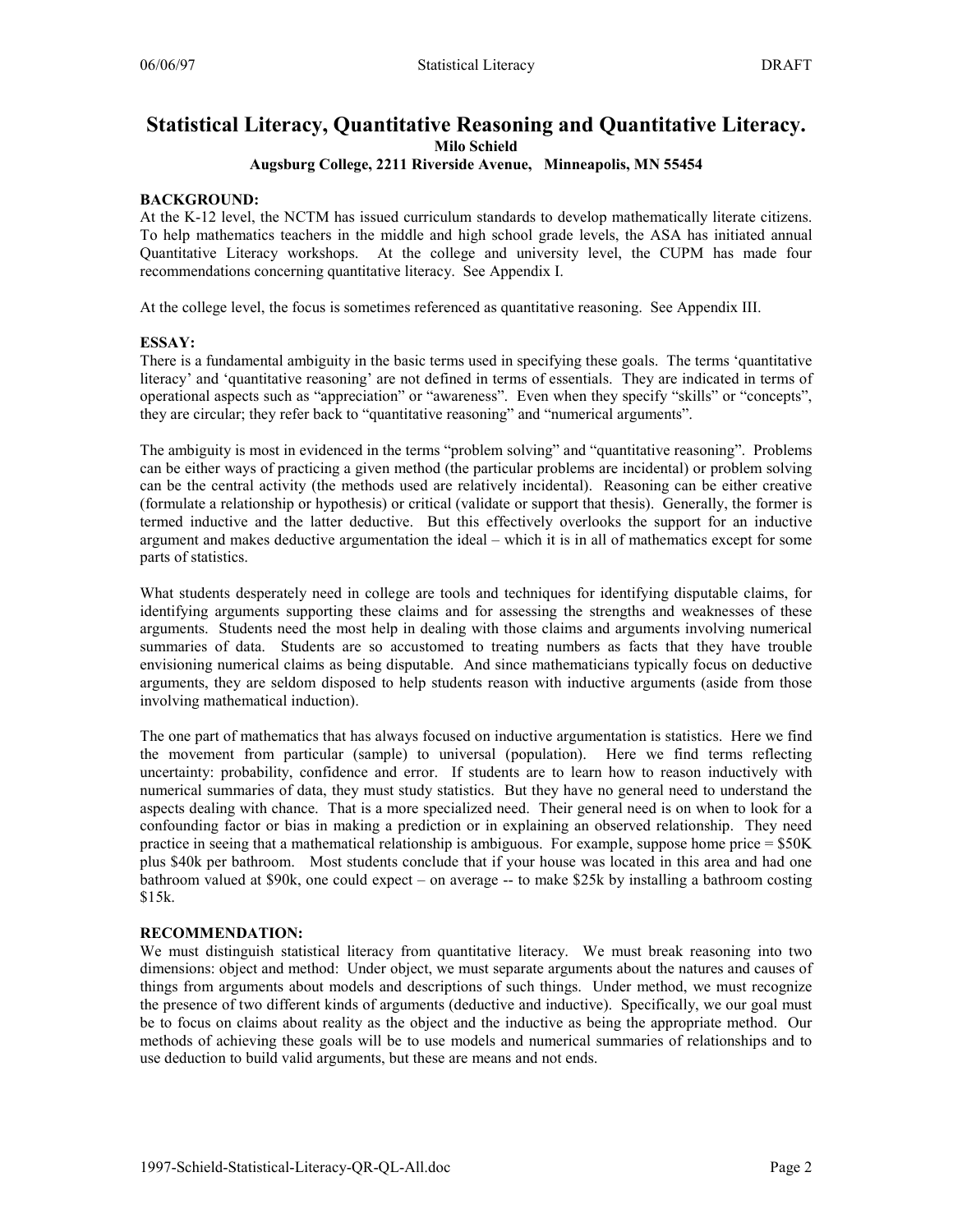### **PROBLEM:**

It will be extremely difficult to educate traditional teachers of mathematics who are schooled in abstracting variables from properties, in abstracting relationships from entities and in abstracting form from substance. It will be extremely difficult to educate teachers of mathematics who are well-schooled in deductive arguments while avoiding inductive reasoning.

### **SOLUTION:**

A good place to begin is with those who are teaching statistics. Here the focus is at least a mixture between form and substance, model and reality, deduction and induction. Statisticians must clearly identify the difference between statistics and probability, between hypothetical deductive reasoning and inductive reasoning. Statisticians must focus on helping students use statistics to make arguments about the natures and causes of things. They cannot simply say "correlation is not causation". *Students are required by faculty in other departments to study statistics as a tool -- to learn about the natures and causes of things.* And when students are not offered anything positive in this regard, they conclude that statistics might be interesting in some cases, but it is not a fundamental value in their lives as thinkers or decision-makers.

But having the right teachers is not sufficient. They must have materials that focus on the task of helping students reason critically about predictions and explanations. College students should be able to read and evaluate a complex argument involving statistical relationships such as that presented in the Bell Curve. They don't need the details of logistic regression; they do need the idea of controlling for confounding factors. They don't need the idea of confidence interval (in a sample of 12,000 people) for the mean; they do need the idea of practical significance and a prediction interval.

### **ACTION:**

We must create a forum for discussing these matters and enlarging the circle of those who share this focus. We must identify those who are willing to learn more about applying critical thinking to quantitative claims. We need those who are willing to test out new materials and to make constructive suggestions. We need those who are willing to argue that our current Gen-Ed requirements are missing the mark by their ambiguity.

#### **ADDITIONAL RESOURCES:**

- APPENDIX I: NCTM Committee on Quantitative Literacy
- APPENDIX II NCTM Goals, Curriculum Standards, Evaluation Standards and specific standards for quantitative reasoning and for statistics.
- APPENDIX III: College-level Gen-Ed requirements and Q/R courses: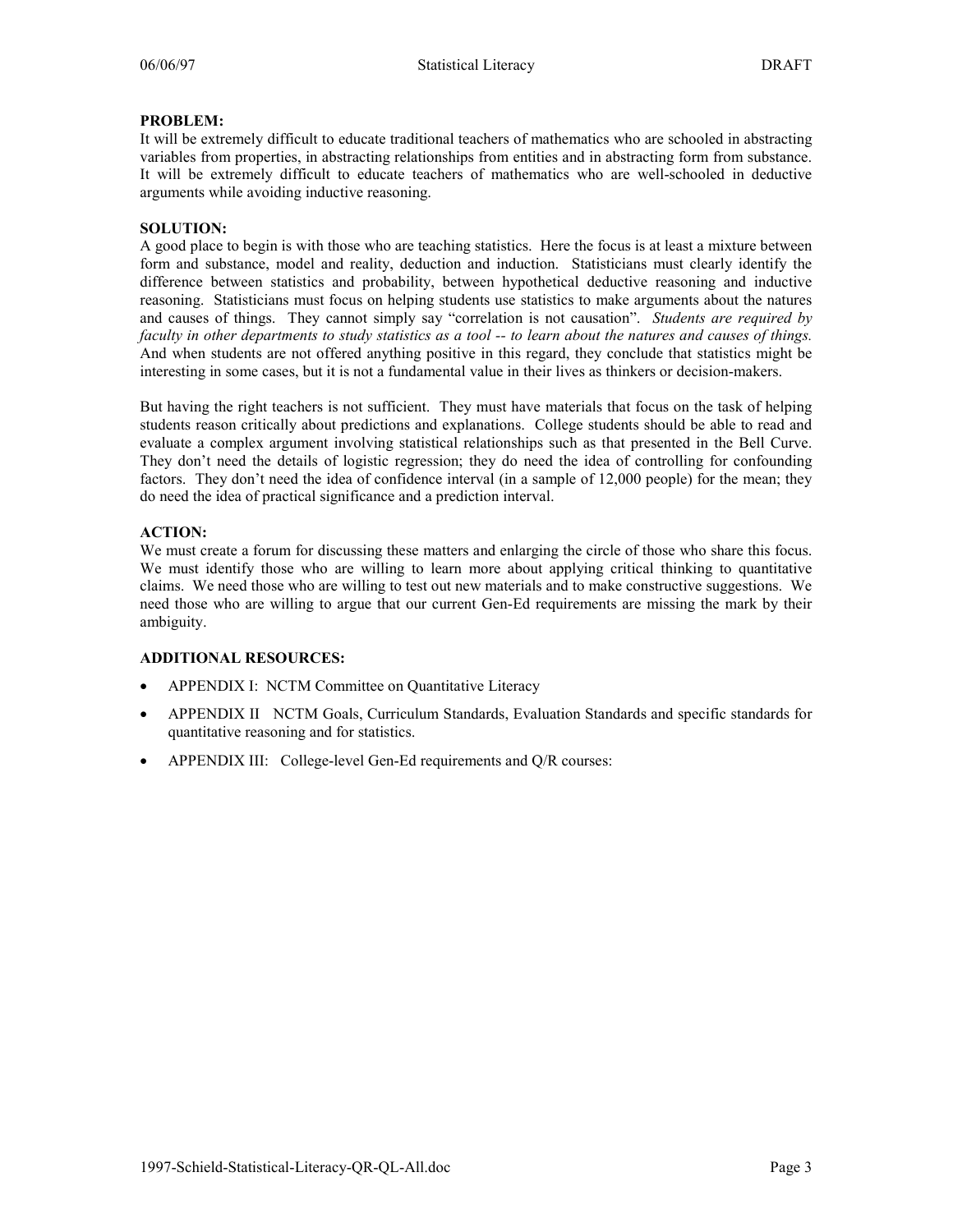### **APPENDIX I: NCTM Committee on Quantitative Literacy**

At the primary and secondary school levels, the National Council of Teachers of Mathematics (NCTM at www://sdannual.nctm.org/index.htm/) issued its celebrated Curriculum and Evaluation Standards for School Mathematics in 1989. "The Standards represent a major effort to develop mathematically literate citizens." The five overall goals and the curriculum standards at the three levels (K-4, 5-8 and 9-12) are listed in Appendix II along with the standards for evaluation. In addition, the detailed standards for reasoning and for statistics are also shown.

To assist mathematics teachers in the middle and high school grade levels, the American Statistical Association (www.amstat.org/education) has initiated annual Quantitative Literacy workshops. Here are found links to QL projects (ql-projects.html), teacher qualifications (ql-teachers.html) and on fellowships (seaql-fellowships.html) as well as on ASA publications (ql-publications.html) and Dale Seymour publications (dale-seymour.html).

At the college and university levels, the Committee on the Undergraduate Program in Mathematics (C.U.P.M.) has had a committee on Quantitative Literacy since 1985 (See /past/ql/committee.html under [www.maa.org\).](http://www.maa.org)/) In 1989, this subcommittee made four recommendations to remedy the sorry state of general mathematical knowledge among the American people. (See /past/ql/ql\_toc.html under [www.maa.org\).](http://www.maa.org)/) Their four recommendations were stated as conclusions. These four conclusions were:

- 1. Colleges and universities should treat quantitative literacy as a thoroughly legitimate and even necessary goal for baccalaureate graduates.
- 2. College and universities should expect every college graduate to be able to apply simple mathematical methods to the solution of real-world problems.
- 3. Colleges and universities should devise and establish quantitative literacy programs each consisting of foundation experience and a continuation experience, and mathematics departments should provide leadership in the development of such programs.
- 4. Colleges and universities should accept responsibility for overseeing their quantitative literacy programs through regular assessments.

In addition, there is a complement to the standards (past/ql/ql\_summary.html). Unfortunately, the links to the four parts and the four appendices are not currently operational  $(6/12/97 - 9/27/97)$ .

For others sources, consult North Central Regional Educational Laboratory [\(www.ncrel.org\)](http://www.ncrel.org)/) under Math (sdrs/areas/ma0cont.htm). There is a nice discussion of a "Critical Issue: Implementing Curriculum, Instruction and Assessment Standards in Mathematics." They carry a review of the Quantitative Literacy Series (sdrs/areas/issues/content/cntareas/math/ma6quant.htm). "The Quantitative Literacy Series is a fourpart series of books written through a collaborative effort of teachers and statisticians and is designed for use with middle and high school students. The books are a part of the American Statistical Association Project-Quantitative Literacy, which was funded in part by the National Science Foundation."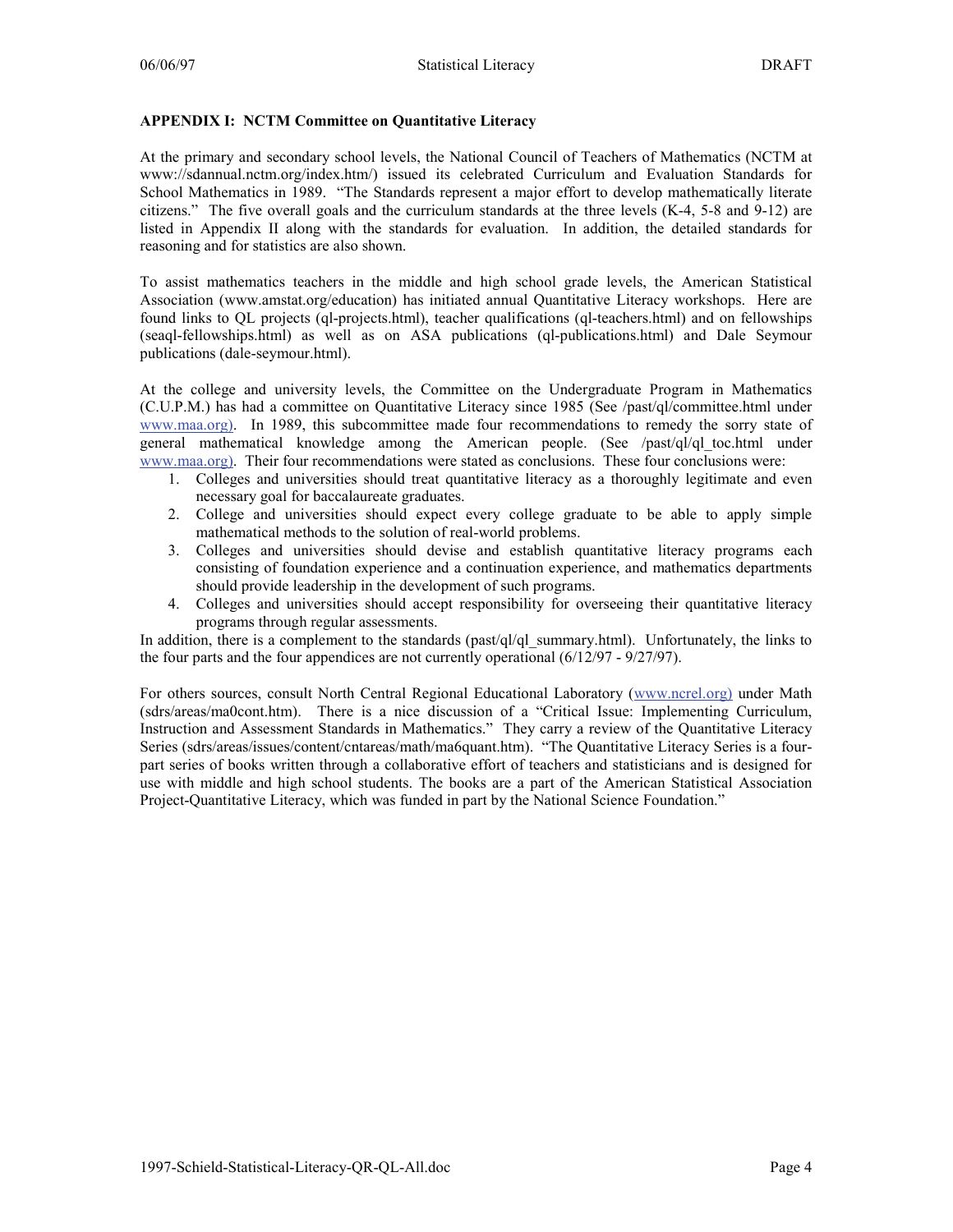#### **APPENDIX II NCTM Goals, Curriculum Standards, Evaluation Standards and specific standards for quantitative reasoning and for statistics.**

Five overall goals:

1. *Learn to value mathematics.* Students should have numerous, varied learning experiences that illuminate the cultural, historical, and scientific evolution of mathematics. These experiences should be designed to evoke students' appreciation of mathematics' role in the development of contemporary society and to promote their understanding of relationships among the fields of mathematics and the disciplines it serves: the humanities and the physical, social, and life sciences.

2. *Learn to reason mathematically.* Skills in making conjectures, gathering evidence, and building an argument to support a theory are fundamental to doing mathematics. Therefore, sound reasoning should be valued as much as students' ability to find correct answers.

3. *Learn to communicate mathematically.* To express and expand their understanding of mathematical ideas, students need to learn the symbols and terms of mathematics. This goal is best accomplished in the context of problem solving that involves students in reading, writing, and talking in the language of mathematics. As students strive to communicate their ideas, they will learn to clarify, refine and consolidate their thinking.

4. *Become confident of their mathematical abilities.* Study that relates to everyday life and builds students' sense of self-reliance will lead them to trust their thinking skills and apply their growing mathematical power. School mathematics should prompt students to realize that doing mathematics should prompt students to realize that doing mathematics is a common, familiar human activity.

5. *Become mathematical problem solvers.* Problem solving is the process through which students discover and apply the power and utility of mathematics. Skill in problem solving is essential to productive citizenship.

Curriculum Standards:

- At the K-4 levels, this involved 13 standards: mathematics as problem solving, mathematics as communications, mathematics as reasoning, mathematics as connections, estimation, number sense and numeration, concepts of whole number operations, whole number computation, geometry and spatial sense, measurement, statistics and probability, fractions and decimals, patterns and relationships.
- At the 4-8 level, this involved 13 standards: mathematics as problem solving, mathematics as communications, mathematics as reasoning, mathematics as connections, number and number relationships, number systems and number theory, computation and estimation, patterns and functions, algebra, statistics, probability, geometry, and measurements.
- At the 9-12 levels, this involved 14 standards: mathematics as problem solving, mathematics as communications, mathematics as reasoning, mathematics as connections, algebra, functions, geometry from a synthetic perspective, geometry from an algebraic perspective, trigonometry, statistics, probability, discrete mathematics, conceptual understanding of calculus, and mathematical structure.

#### Evaluation Standards:

In addition, it listed 14 evaluation standards: alignment, multiple sources of information, appropriate assessment methods and uses, mathematical power, problem solving, communication, reasoning, mathematical concepts, mathematical procedures, mathematical disposition, indicators for program evaluation, curriculum and instructional resources, instruction, and evaluation team.

The following illustrates the standards for mathematical reasoning:

"In grades K--4, the study of mathematics should emphasize reasoning so that students can draw logical conclusions about mathematics, use models, known facts, properties, and relationships to explain their thinking, justify their answers and solution processes, use patterns and relationships to analyze mathematical situations, and believe that mathematics makes sense."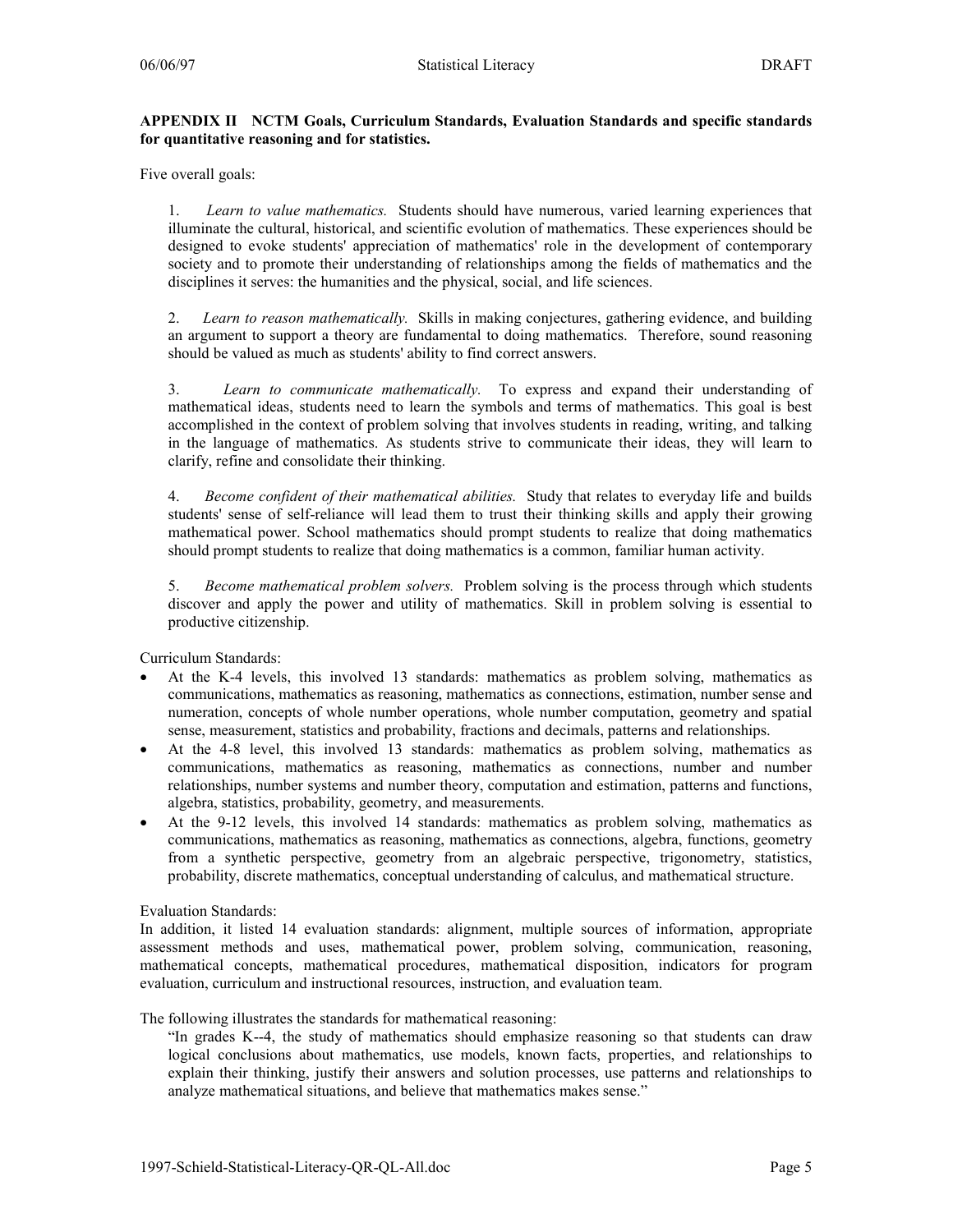"In grades 5-8, reasoning shall permeate the mathematics curriculum so that students can recognize and apply deductive and inductive reasoning, understand and apply reasoning processes, with special attention to spatial reasoning and reasoning with proportions and graphs, make and evaluate mathematical conjectures and arguments; validate their own thinking, appreciate the pervasive use and power of reasoning as a part of mathematics."

"In grades 9-12, the mathematics curriculum should include numerous and varied experiences that reinforce and extend logical reasoning skills so that all students can make and test conjectures, formulate counterexamples, follow logical arguments, judge the validity of arguments, and construct simple valid arguments." In addition, college-intending students can construct proofs for mathematical assertions, including indirect proofs and proofs by mathematical induction.

#### The following illustrates the standards for statistics:

"In grades K-4, the mathematics curriculum should include experiences with data analysis and probability so that students can collect, organize, and describe data, construct, read, and interpret displays of data, formulate and solve problems that involve collecting and analyzing data, and explore concepts of chance."

"In grades 5-8, the mathematics curriculum should include exploration of statistics in real-world situations so that students can systematically collect, organize, and describe data, construct, read, and interpret tables, charts, and graphs, make inferences and convincing arguments that are based on data analysis, evaluate arguments that are based on data analysis, and develop an appreciation for statistical methods as powerful means for decision making."

"In grades 9-12, the mathematics curriculum should include the continued study of data analysis and statistics so that all students can construct and draw inferences from charts, tables, and graphs that summarize data from real-world situations, use curve fitting to predict from data, understand and apply measures of central tendency, variability, and correlation, understand sampling and recognize its role in statistical claims, design a statistical experiment to study a problem, conduct the experiment, and interpret and communicate the outcomes, analyze the effects of data transformations on measures of central tendency and variability, and so that, in addition, college-intending students can transform data to aid in data interpretation and prediction, and test hypotheses using appropriate statistics."